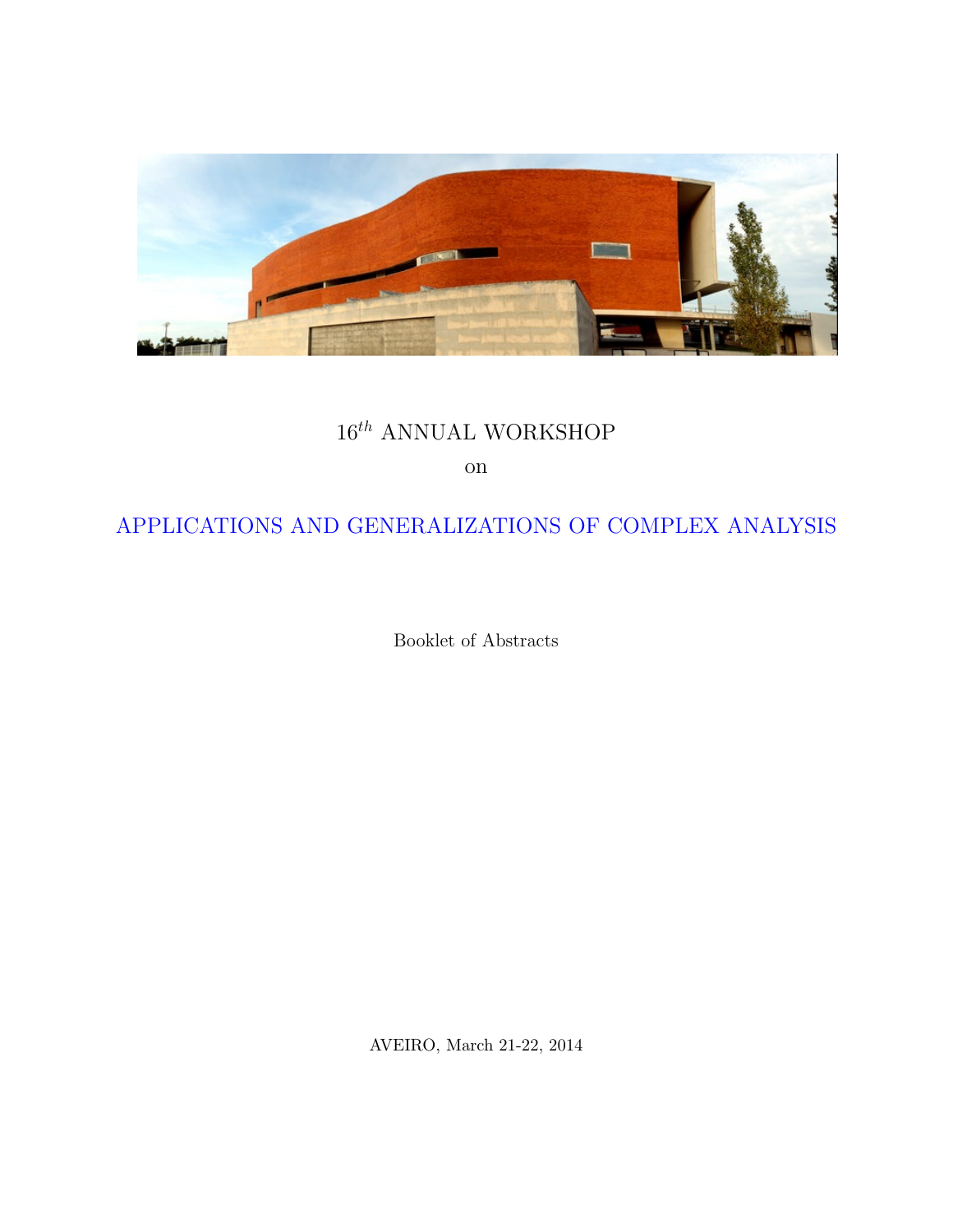# Index

Abstracts - 21th March, 3 Colombo, Fabrizio, 5 Diogo, Cristina, 6 Marreiros, Rui, 7 Mendes, Sérgio, 3 Nolder, Craig, 4 Raeymaekers, Tim, 6 Sabadini, Irene, 6 Abreu, Daniel, 3 Kravchenko, Vladislav V. , 4 Abstracts - 22th March, 8 Conceição, Ana, 8 Delgado, Julio, 11 Eelbode, David, 9 Ferreira, Milton, 8 Karlovich, Alexei , 10 Kraußhar, Sören, 11 Malheiro, Maria Teresa, 10 Schneider, Baruch , 11 Wutzig, Michael, 8 General informations, 1 Computer terminals, 1 E-mail contact of speakers, 2 Internet access, 1 Support, 2 Where to eat, 1 Opening Session, 3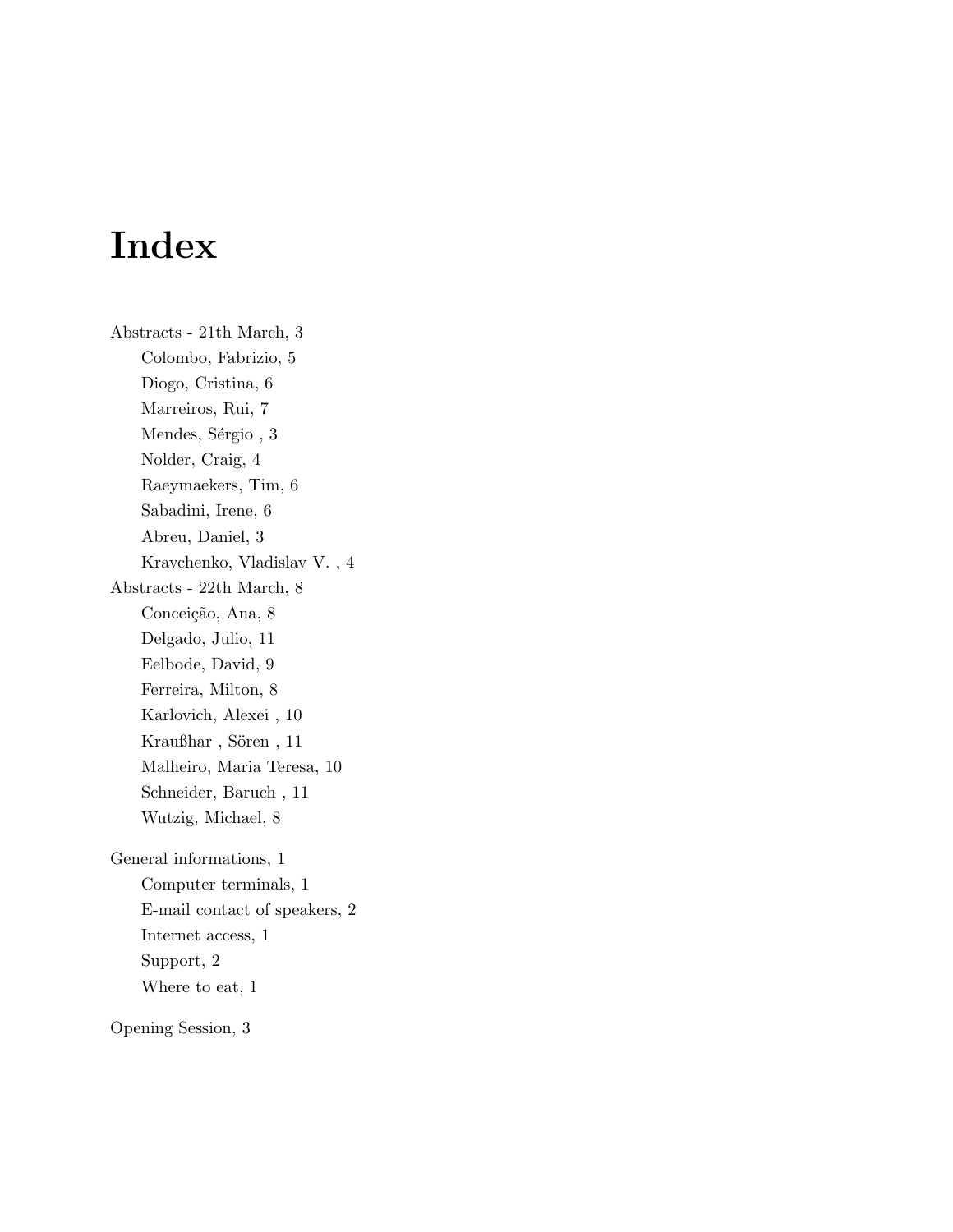#### GENERAL INFORMATIONS

We welcome you all to the 16th Annual Workshop in Aveiro. The workshop will take place at room Sousa Pinto (second floor).

#### INTERNET ACCESS

Rooms are available for checking your e-mail trough a computer terminal

Login: EIC.2014@visit.uaveiro.eu Password: aveiro2014

Important: do not change the password, as it is a multiple login.

Alternatively, if you possess a personal Laptop with WLAN you can use either the above login or your personal EDUROAM access at your home university.

#### COMPUTER TERMINALS

Computers terminal are available at the room 11.2.7, located in the 2nd floor. However, due to lecturing restrictions, please do confirm its availability before entering.

#### WHERE TO EAT?

Around the campus there exist several coffee bars where you can have also small meals such as sandwiches, snacks, fruits, ice creams, etc.

For lunch or dinner, there exist several possibilities:

- Refeitório de Santiago, monday to friday, lunch  $12h$  to  $14h30 /$  dinner  $18h30$  to  $20h30$ , saturday and sunday, lunch 13h to 14h30 / dinner 19h to 20h30. Prices: from 2,50 to 5,00 euros
- Edifício do Snack-bar and Self-Service (ground floor), monday to friday, lunch 12h to 14h30. Prices: from 2,50 to 5,00 euros
- Restaurante Universitário (1st floor), monday to friday, lunch 12h to 14h30. Prices: buffet service 7,00 euros

In addition, several restaurants can be found all around the campus.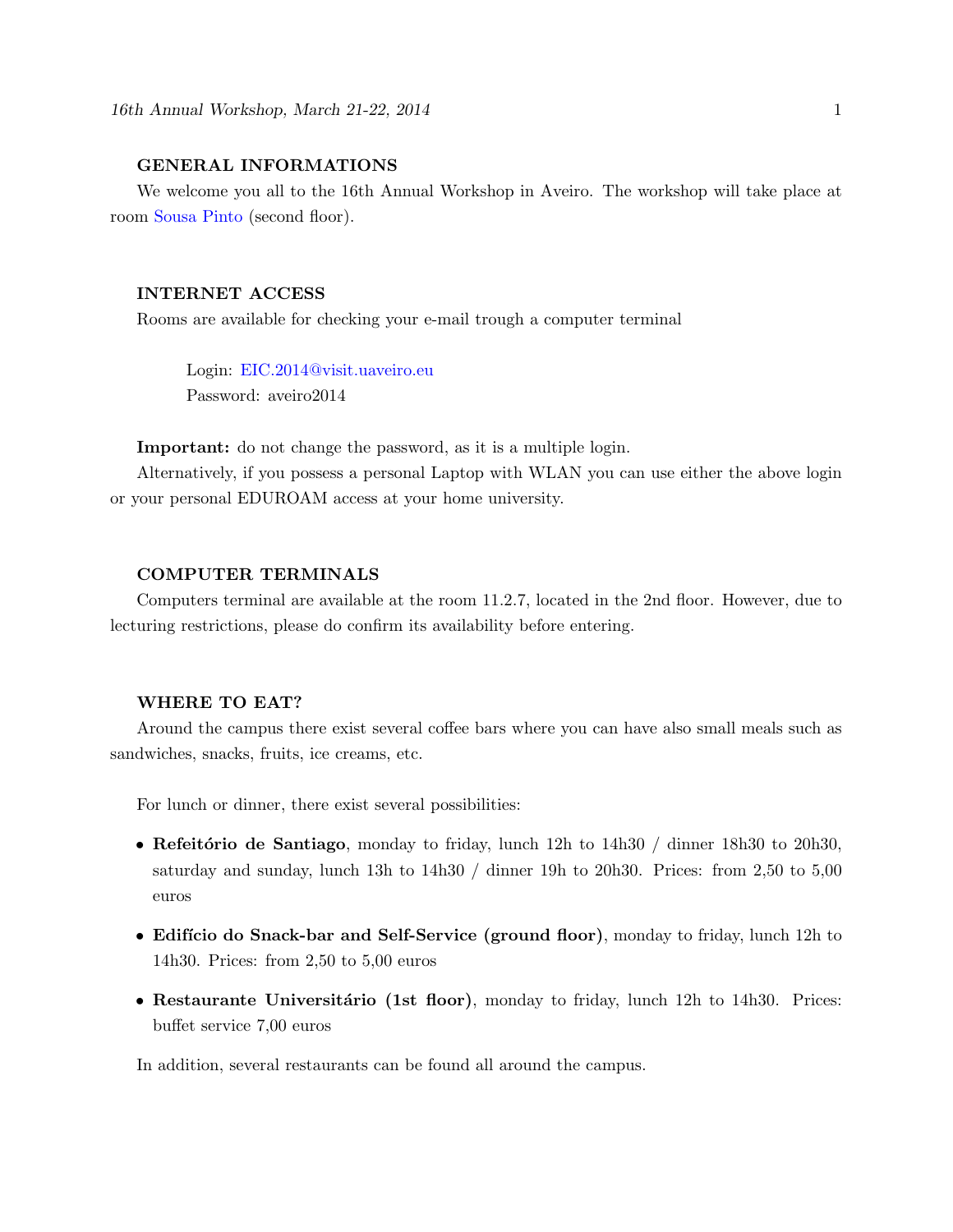#### E-MAIL CONTACT OF SPEAKERS

| Abreu, Daniel            | daniel@mat.uc.pt                             |
|--------------------------|----------------------------------------------|
| Colombo, Fabrizio        | fabrizio.colombo@polimi.it                   |
| Conceição, Ana           | aconcei@ualg.pt                              |
| Delgado, Julio           | j.delgado@imperial.ac.uk                     |
| Diogo, Cristina          | cristina.diogo@iscte.pt                      |
| Eelbode, David           | david.eelbode@uantwerpen.be                  |
| Ferreira, Milton         | milton.ferreira@ipleiria.pt, mferreira@ua.pt |
| Karlovich, Alexei        | oyk@fct.unl.pt                               |
| Kraußhar, Sören          | krausshar@mathematik.tu-darmstadt.de         |
| Kravchenko, Vladislav V. | vkravchenko@math.cinvestav.edu.mx            |
| Malheiro, Maria Teresa   | mtm@math.uminho.pt                           |
| Marreiros, Rui           | rmarrei@ualg.pt                              |
| Mendes, Sérgio           | sergio.mendes@iscte.pt                       |
| Nolder, Craig            | craiganolder@hotmail.com                     |
| Sabadini, Irene          | irene.sabadini@polimi.it                     |
| Schneider, Baruch        | baruch.schneider@izmirekonomi.edu.tr         |
| Raeymaekers, Tim         | Tim.Raeymaekers@UGent.be                     |
| Wutzig, Michael          | michael.wutzig@ugent.be                      |

#### SUPPORT

These events are supported by Portuguese funds through the CIDMA - Center for Research and Development in Mathematics and Applications, and the Portuguese Foundation for Science and Technology (FCT - "Fundação para a Ciência e a Tecnologia"), within project PEst-OE/MAT/UI4106/2014.

We wish you all a happy stay and a good and fruitful workshop.

Aveiro, March 17, 2014

The Organizers

Uwe Kähler Departamento de Matemática Paula Cerejeiras Universidade de Aveiro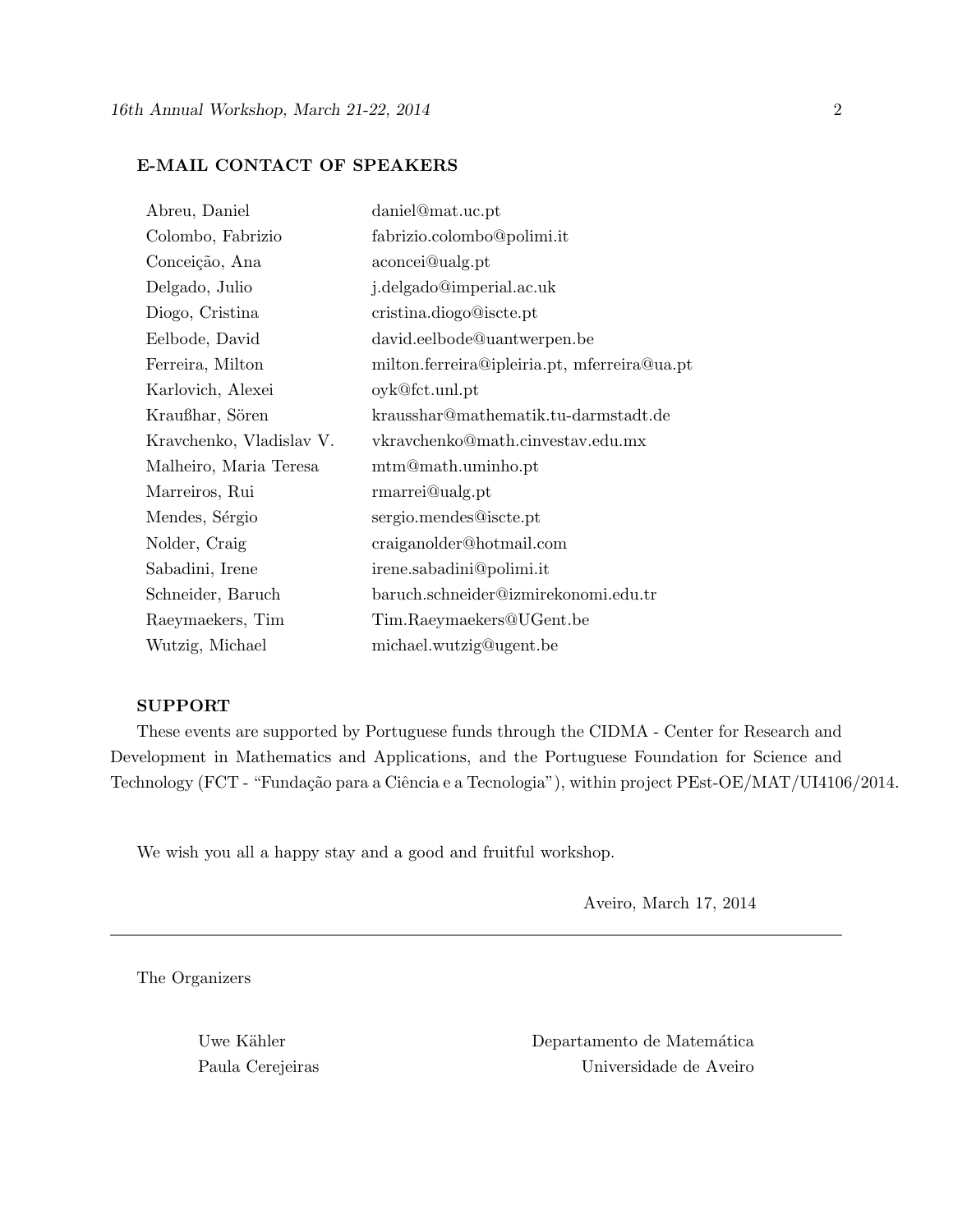#### ABSTRACTS - 21th March

10:00 Opening Session

10:15-11:00 Beyond the circular law: global asymptotics of Gabor-Toeplitz ensembles

### Daniel Abreu Acoustics Research Institute - Vienna, Austria

The transdisciplinar concept of "Universality" aims at understanding how the macroscopic laws of nature can be obtained from those ruling the microscopic world. Often, a system of interacting objects (for instance, electrons) can display an extreme complexity even at small dimensions. However, if one increases the dimension of the system further enough, the system organizes itself, leading to the laws of the macroscopic world ( some intuition can be obtained from the central limit theorem in statistics).

We will explain basic ideas on how to random distribute points in a plane using determinantal point processes and illustrating with the model case of the Ginibre ensemble. In this case, the asymptotic distribution of the points approaches the uniform distribution of a disc ( the famous "circle law"). We will present a new point process (Gabor-Toeplitz ensembles) based in time-frequency representations, which contains the Ginibre and other processes as special cases, including polyanalytic analogues. We have found a law of large numbers which go beyond the circle law: the limit distributions are uniform over domains wich can be quite irregular in shape and frontier regularity.

This is joint work with Karlheinz Gröchenig and José Luis Romero from the University of Vienna.

11:05-11:25 L-packets and depth for  $SL_2(K)$  with K a local function field of characteristic 2

#### Sérgio Mendes University Institute of Lisbon, Portugal

The use of unramied quasicharacters to create a complex structure is well established in number theory. Working with quasicharacters of the Weil group of a local field, Brodzki and Plymen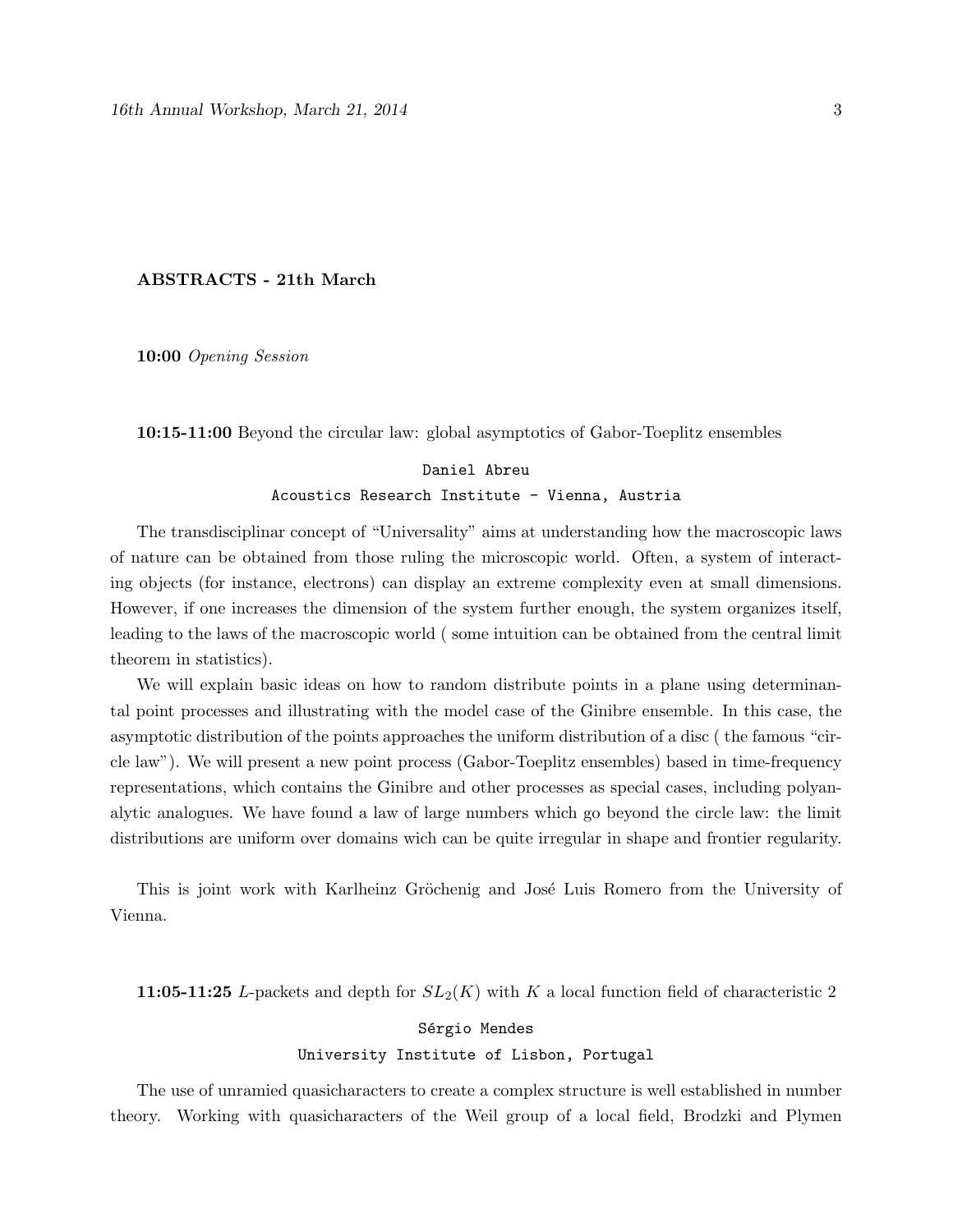eqquiped the smooth dual of  $GL(n)$  with the structure of complex algebraic variety which paved the way to a recent geometric conjecture on the reducibility of representations of p-adic groups.

Let  $G = SL_2(K)$  with K a local function field of characteristic 2. Artin-Schreier theory for the field K leads to a parametrization of L−packets in the smooth dual of G. This is related to the geometric conjecture. The L−packets in the principal series are parametrized by quadratic extensions, and the supercuspidal L−packets by biquadratic extensions. Each supercuspidal packet is accompanied by a singleton packet for  $SL<sub>1</sub>(D)$ . All the depths are computed.

Joint work with Roger Plymen.

11:30-11:50 Paramonogenic Maps and Conjugate Harmonic Functions

#### Kerr Ballenger Craig Nolder Florida State University, U.S.A.

Clifford valued functions decompose into even and odd parts, depending on the length of reduced Clifford basis elements. Using the Cauchy Riemann Dirac operator, the monogenic condition becomes a Cauchy Riemann system between the even and odd parts. These conjugate harmonic functions are unique only up to addition of a paramonogenic function (hyperholomorphic constant).

We show that, for a monogenic function in the upper half space  $\mathbb{R}^{n+1}_+$ , that the even and odd parts simultaneously have non-tangential boundary values in  $\mathbb{R}^n$ . This generalizes a result of E. Stein which occurs when the mapping is a paravector.

#### 12:00-14:00 Lunch-break

14:30-15:15 Cauchy integral formulas for bicomplex pseudoanalytic functions and Schrödinger equations with complex coefficients

## Vladislav V. Kravchenko Cinvestav del IPN, Queretaro, Mexico

In the talk we show that the study of the Dirac system and second-order elliptic equations with complex-valued coefficients on the plane naturally leads to bicomplex Vekua-type equations. To the difference of complex pseudoanalytic (or generalized analytic) functions the theory of bicomplex pseudoanalytic functions has not been developed. Such basic facts as, e.g., the similarity principle or the Liouville theorem in general are no longer available due to the presence of zero divisors in the algebra of bicomplex numbers.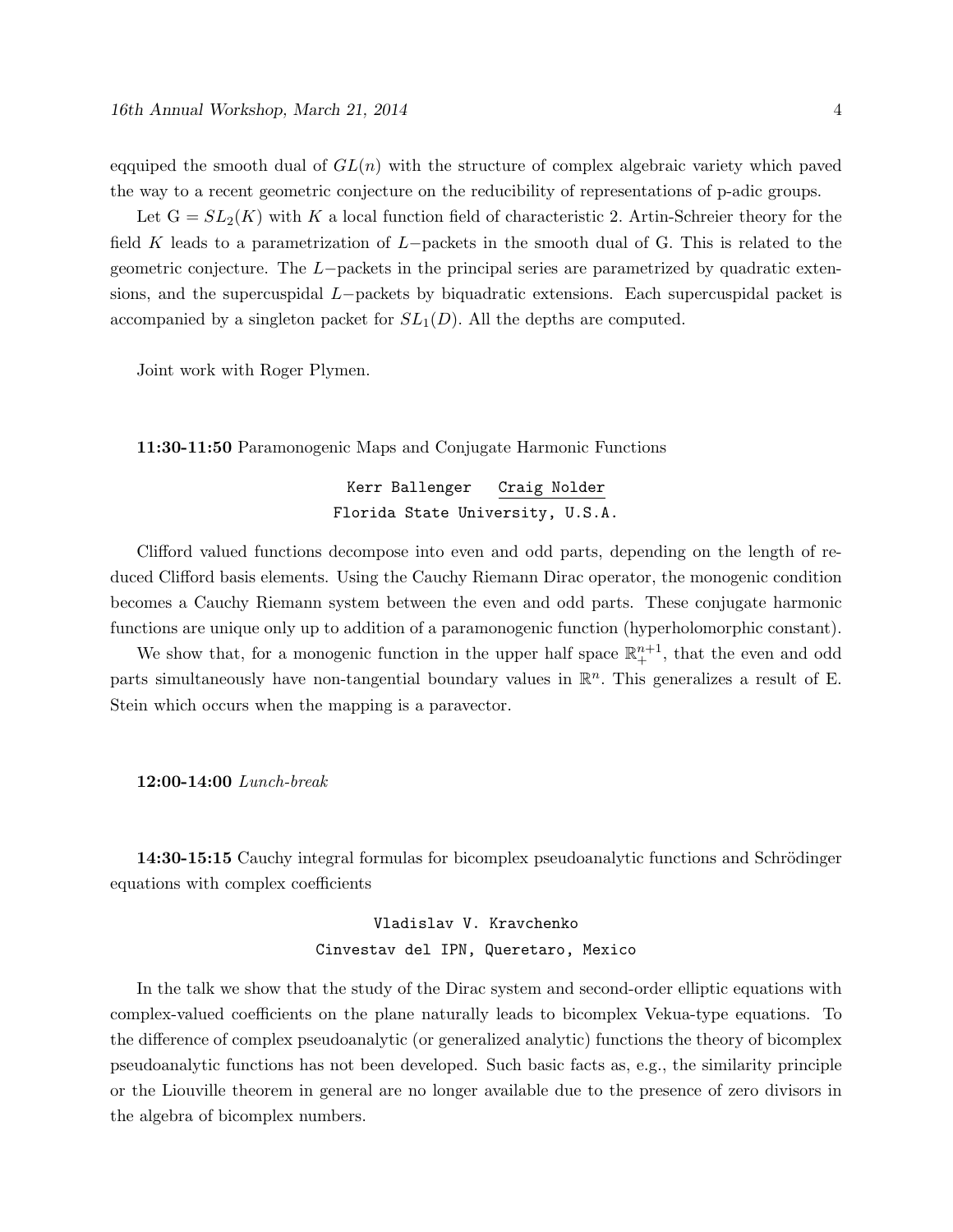In the present work a theory of bicomplex pseudoanalytic formal powers including the Cauchy kernels and integral formulas is developed. Combining the approaches of L. Bers and I. N. Vekua with some additional ideas [1] we obtain the Cauchy integral formula in the bicomplex setting. In the classical complex situation this formula was obtained under the assumption that the involved Cauchy kernel is global, a very restrictive condition if one takes into account possible practical applications, especially when the equation itself is not defined on the whole plane. We show that the Cauchy integral formula remains valid with the Cauchy kernel from a wider class called here the reproducing Cauchy kernels. We give a complete characterization of this class. The results are new even for complex Vekua equations.

Useful connections between the Cauchy kernels and the fundamental solutions for the Schrödinger operators are established, allowing one to construct the Cauchy kernel from a fundamental solution and vice versa. Using these results we construct the fundamental solutions for the Darboux transformed Schrödinger operators.

Bicomplex pseudoanalytic functions of a hyperbolic variable are also considered. Their relation to transmutation operators from the theory of linear differential equations will be discussed [2].

- [1] H. Campos, V. V. Kravchenko Fundamentals of bicomplex pseudoanalytic function theory: Cauchy integral formulas, negative formal powers and Schrödinger equations with complex coefficients. Complex Analysis and Operator Theory, 2013, Volume 7, Issue 2, pp 485-518.
- [2] V. V. Kravchenko, S. M. Torba Analytic approximation of transmutation operators and applications to highly accurate solution of spectral problems. Submitted, available at arxiv.org.

15:20-15:40 The spectral theorem for unitary operators based on the S-spectrum

## Fabrizio Colombo Politecnico di Milano, Italy

In this talk we introduce the quaternionic Riesz projectors using the S-functional calculus. Then we show that the quaternionic spectral theorem for unitary operators is based on the S-spectrum. This result is proved using the Herglotz theorem in the quaternionic setting.

This is a joint work with D. Alpay, D. P. Kimsey, I. Sabadini.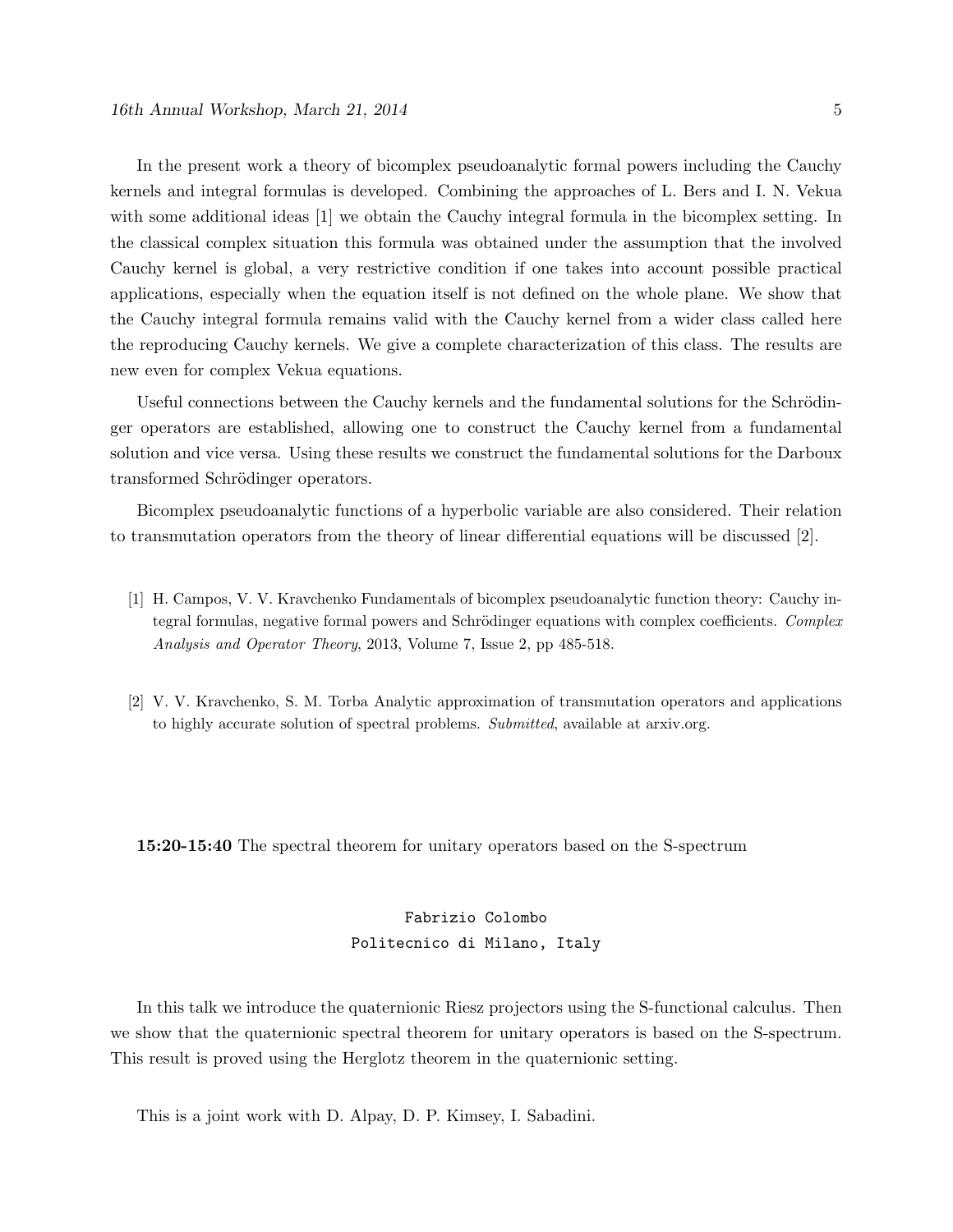15:45-16:05 A geometric structure on the nullspace of higher spin Dirac operators of order three

#### Tim Raeymaekers David Eelbode Ghent University, Belgium

The higher spin Dirac operators  $\mathcal{Q}_{\lambda}$ , acting on functions  $f(x)$  on  $\mathbb{R}^m$  taking values in arbitrary irreducible half-integer highest weight representations  $S_\lambda$  for Spin $(m)$ , should be seen as generalisations of the classical Dirac operator and the Rarita-Schwinger operator. In recent work, we developed an algorithm to decompose the kernel of these higher spin Dirac operators of general order into irreducible spin representations (i.e. the analogue of describing the space of monogenic polynomials for the Dirac operator). In doing so, we discovered an elegant hyperrectangular structure for this kernel. The problem at hand was thereby reduced to a combinatorical problem. In this talk, we will tackle the case of higher spin Dirac operators of order three: the geometrical structure of the kernel then reduces to a rectangular cuboid, which allows a nice visualisation. Nonetheless, the general algorithm can be well understood from this case. We also describe the related combinatorical problem.

16:10-16:40 Coffee-break

16:45-17:05 Self-mappings of the quaternionic unit ball and Nevanlinna-Pick interpolation problem

#### Irene Sabadini Politecnico di Milano, Italy

I will present some results on slice regular functions mapping the quaternionic open unit ball B into itself. We characterize these functions in terms of their Taylor coefficients at the origin and identify them as contractive multipliers of the Hardy space  $H^2(\mathbb{B})$ . Then, we formulate and solve the Nevanlinna-Pick interpolation problem in the class of such functions presenting necessary and sufficient conditions for the existence and for the uniqueness of a solution.

This is a joint work with D. Alpay, V. Bolotnikov, F. Colombo

17:10-17:30 Set of operators with 0 in the closure of the numerical range

Cristina Diogo University Institute of Lisbon, Portugal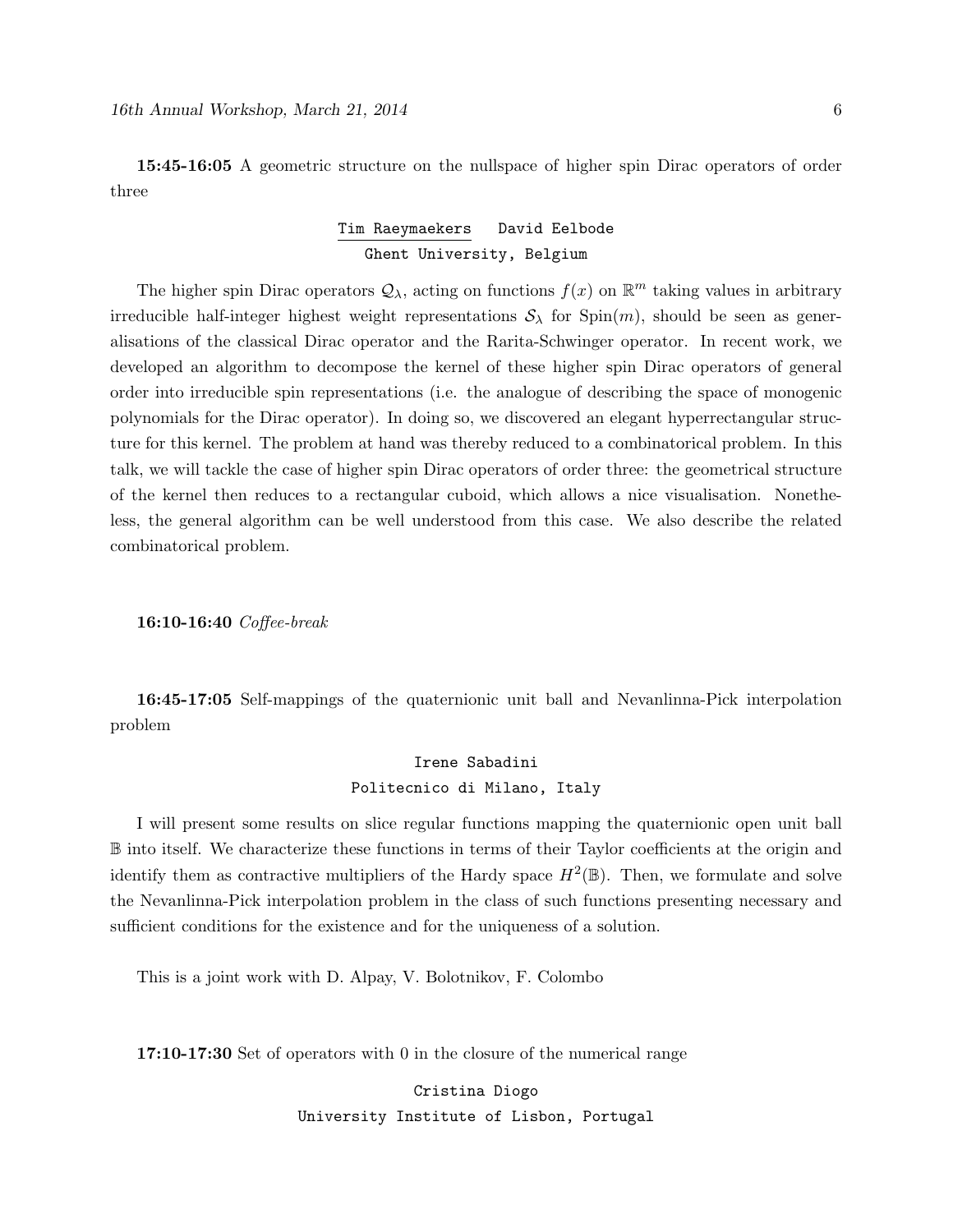Let  $\mathcal{W}_{\{0\}}$  be the set of all bounded linear operators on a complex Hilbert space  $\mathcal{H}$  which contain 0 in the closure of the numerical range, that is,

$$
\mathscr{W}_{\{0\}} = \{ A \in \mathcal{B}(\mathscr{H}); \ 0 \in \overline{W(A)} \}.
$$

Some properties of this set of operators will be presented. For instance, it will be shown that  $\mathscr{W}_{\{0\}}$ is not closed under addition and multiplication. However, it has a less obvious algebraic structure, which can be described in the following way. Let  $\mathcal{T} \subseteq \mathcal{B}(\mathcal{H})$  be a given set of operators. Then there exist the largest sets  $\mathcal{Q}_{\mathcal{T}}, \mathcal{R}_{\mathcal{T}} \subseteq \mathcal{B}(\mathcal{H})$  such that

$$
\mathcal{TQ}_{\mathcal{T}} \subseteq \mathscr{W}_{\{0\}} \quad \text{and} \quad \mathcal{R}_{\mathcal{T}}\mathcal{T} \subseteq \mathscr{W}_{\{0\}},
$$

where  $\mathcal{TQ}_{\mathcal{T}}$  is the set of all products  $TQ$  with  $T \in \mathcal{T}$  and  $Q \in \mathcal{Q}_{\mathcal{T}}$  and  $\mathcal{R}_{\mathcal{T}}\mathcal{T}$  has a similar meaning. We characterize  $\mathcal{Q}_{\mathcal{T}}$  for some particular sets  $\mathcal{T} \subseteq \mathcal{B}(\mathcal{H})$ .

17:35-17:55 On a singular integral operator with shift and conjugation

#### Rui Marreiros University of Algarve, Portugal

On the Hilbert space  $L_2(\mathbb{T})$  we consider the singular integral operator with non-Carleman shift and conjugation  $K = P_+ + (aI + AC)P_-,$  where  $P_{\pm}$  are the Cauchy projectors,  $A = \sum_{k=1}^{m} A_k$  $j=0$  $a_jU^j,$  $a, a_j, j = \overline{1,m}$ , are continuous functions on the unit circle  $\mathbb{T}, U$  is the shift operator and C is the operator of complex conjugation. Some estimates for the dimension of the kernel of the operator  $K$ are obtained.

This talk is based on a joint work with Ana Conceição.

19:30 Conference dinner - Restaurante O Mercantel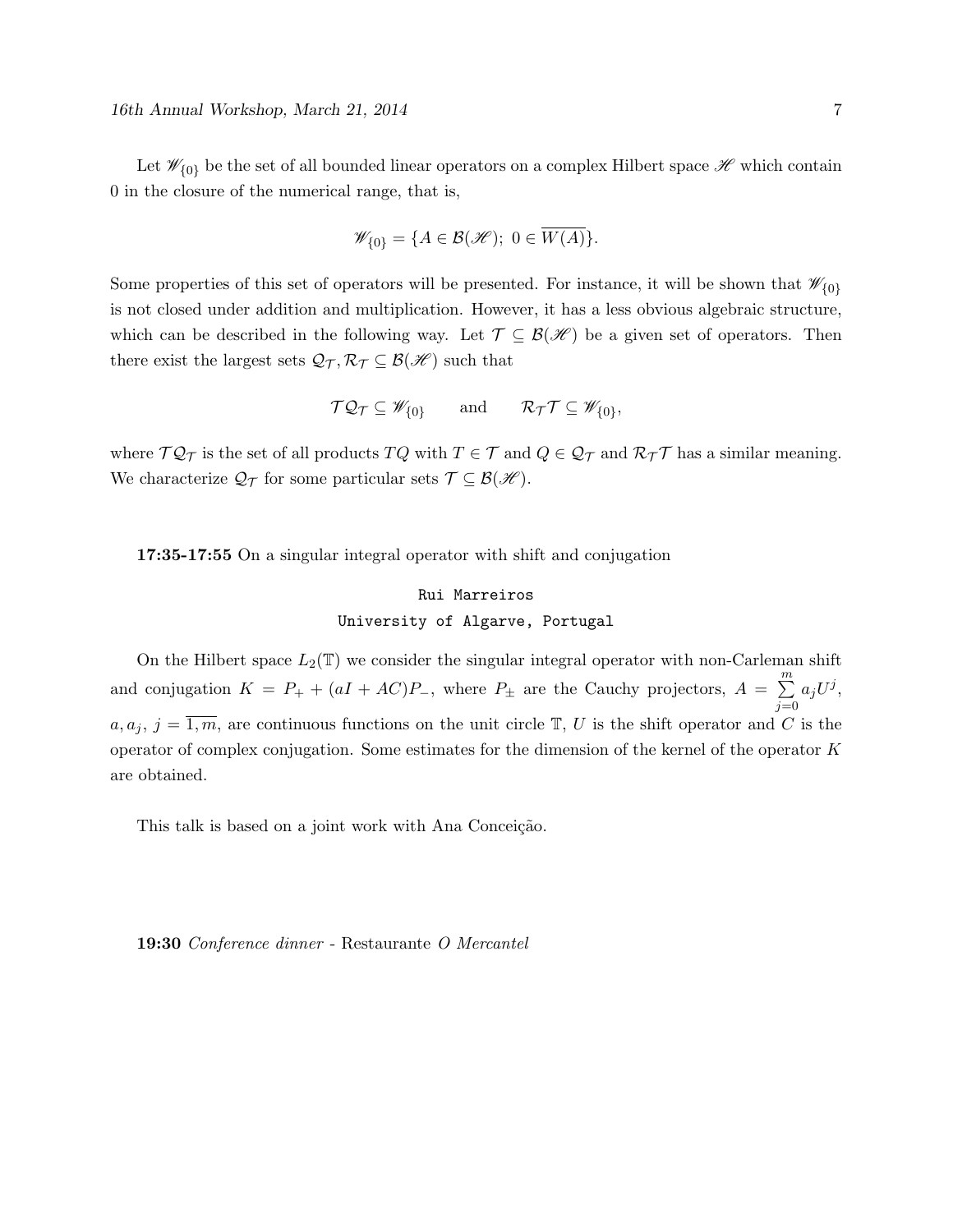#### ABSTRACTS - 22th March

10:15 - 11:00 Harmonic analysis on the Möbius gyrogroup

## Milton Ferreira CIDMA, Polytechnic Institute of Leiria, Portugal

In this talk we will intend to give a new vision on the harmonic analysis of symmetric spaces through the study of the harmonic analysis on the Möbius gyrogroup of the Poincaré ball (with arbitrary radius  $t$ ) of the *n*-dimensional real hyperbolic space. The following aspects will be considered: the  $\sigma_t$ -translation, the  $\sigma_t$ -convolution, the eigenfunctions of the  $\sigma_t$ -Laplace-Beltrami operator, the  $\sigma_t$ -Helgason Fourier transform, its inverse transform and Parseval and Plancherel's Theorems. In the Euclidean limit  $t \to +\infty$  to the space of zero curvature we show that we obtain the standard theory of harmonic analysis on the Euclidean space  $\mathbb{R}^n$ , establishing the link between hyperbolic and Euclidean harmonic analysis. Finally, considering the 1-dimensional case, we will construct the hyperbolic Gabor transform and the hyperbolic wavelet transform associated to representation theory of the hyperbolic Heisenberg group and the hyperbolic affine group, respectively. The extension of these hyperbolic transforms to higher dimensions seems to be not possible due to the lack of an appropriate algebraic structure.

11:05-11:25 Reproducing Kernels in Hermitian Clifford Analysis

## Michael Wutzig Ghent University, Belgium

In this talk we look at some models of higher dimensional Klein bottles in  $\mathbb{R}^n$  that are endowed with pin structures. We develop explicit formulas for the fundamental solution to the time independent Klein-Gordon operator in terms of pseudo multiperiodic series. Finally we present some integral formulas to address inhomogeneous BVP for this operator on this class of non-orientable manifolds

11:30-11:50 Symbolic computation on the kernel of some classes of singular integral operators

Ana Conceição University of Algarve, Portugal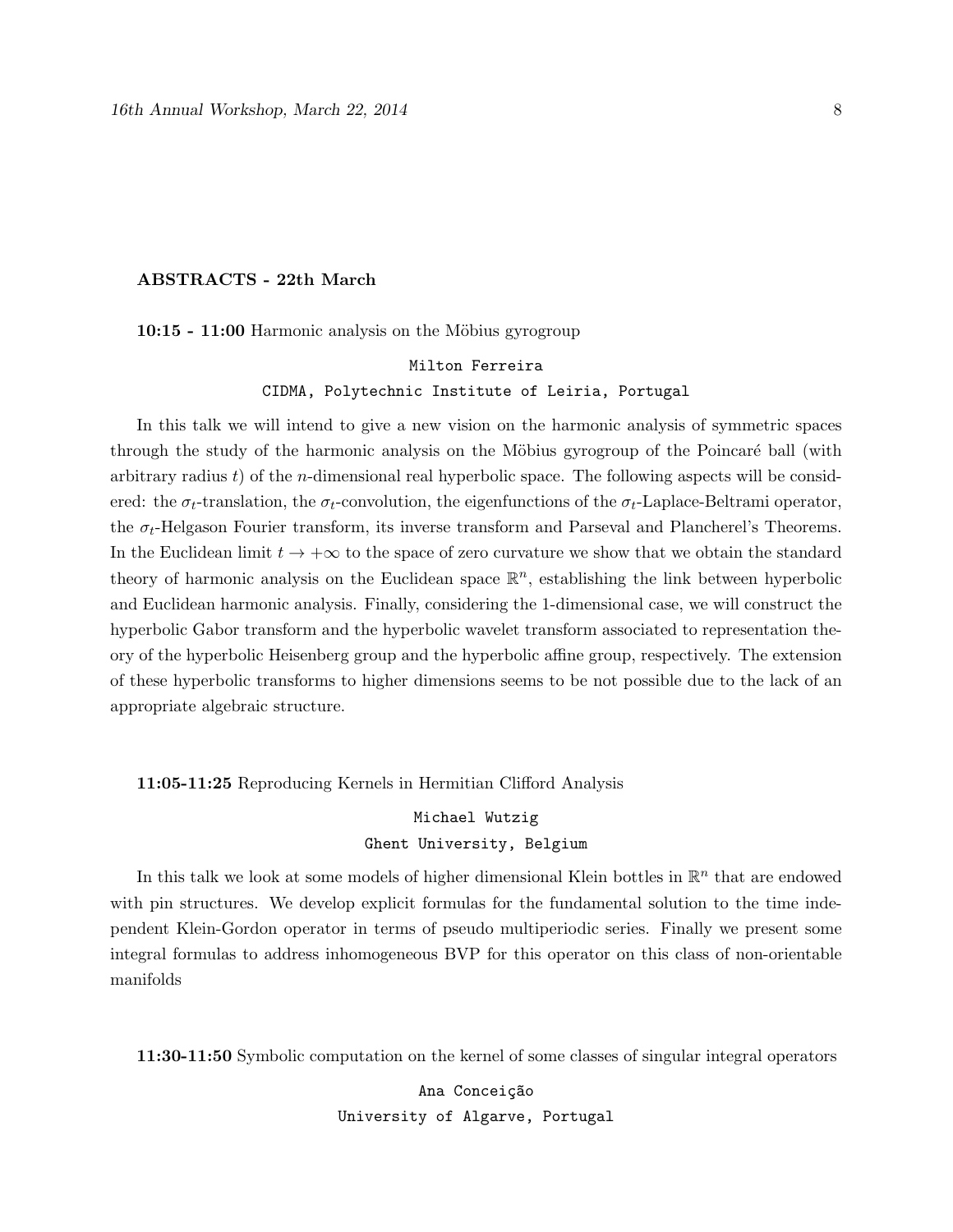The main goal of this talk is to show how symbolic computation can be used to compute the kernel of some classes of singular integral operators. In addition, some interesting estimates for the dimension of the kernel of singular integral operators with non-Carleman shift and conjugation are obtained. The methods developed rely on innovative techniques of Operator Theory and have a great potential of extension to more complex and general problems. Some nontrivial examples computed with the computer algebra system Mathematica are presented.

This talk is based on a joint work with Rui C. Marreiros.

- [1] Ana C. Conceição, José C. Pereira: An Overview of Symbolic Computation on Operator Theory, Proceedings of the 1st International Conference on Algebraic and Symbolic Computation - SYMCOMP 2013 (ECCOMAS Thematic Conference) (pen drive), Instituto Superior Tcnico, Lisbon, Portugal, (2013), IP02, 39–71.
- [2] Ana C. Conceição, Viktor G. Kravchenko, José C. Pereira: Computing some classes of Cauchy type singular integrals with Mathematica software, Advances in Computational Mathematics, 39 (2) (2013), 273–288.
- [3] Viktor G. Kravchenko, Rui C. Marreiros, Juan S. Rodriguez: An estimate for the number of solutions of an homogeneous generalized Riemann boundary value problem with shift, Operator Theory: Advances and Applications, 220 (2012), 163–177.
- [4] Ana C. Conceição, Viktor G. Kravchenko, José C. Pereira: Rational Functions Factorization Algorithm: a symbolic computation for the scalar and matrix cases, Proceedings of the 1st National Conference on Symbolic Computation in Education and Research - CSEI 2012 (CD-ROM), Instituto Superior Tcnico, Lisbon, Portugal, (2012), P02, 1–13.
- [5] Ana C. Conceição, Viktor G. Kravchenko: About explicit factorization of some classes of non-rational matrix functions, Mathematische Nachrichten, 280 (9-10) (2007), 1022–1034.

12:00-14:00 Lunch-break

14:30-15:15 Decomposing polynomials in a matrix variable

### David Eelbode Antwerp University, Belgium

When considering polynomials in one vector variable in  $\mathbb{R}^m$ , it is well-known how to decompose them into harmonic polynomials (i.e. irreducible pieces for the action of the rotation group). This is basically an algebraic problem, solved in terms of the generators for the simple Lie algebra  $\mathfrak{sl}(2)$ . In this talk we will consider a similar problem for polynomials in several variables. Despite the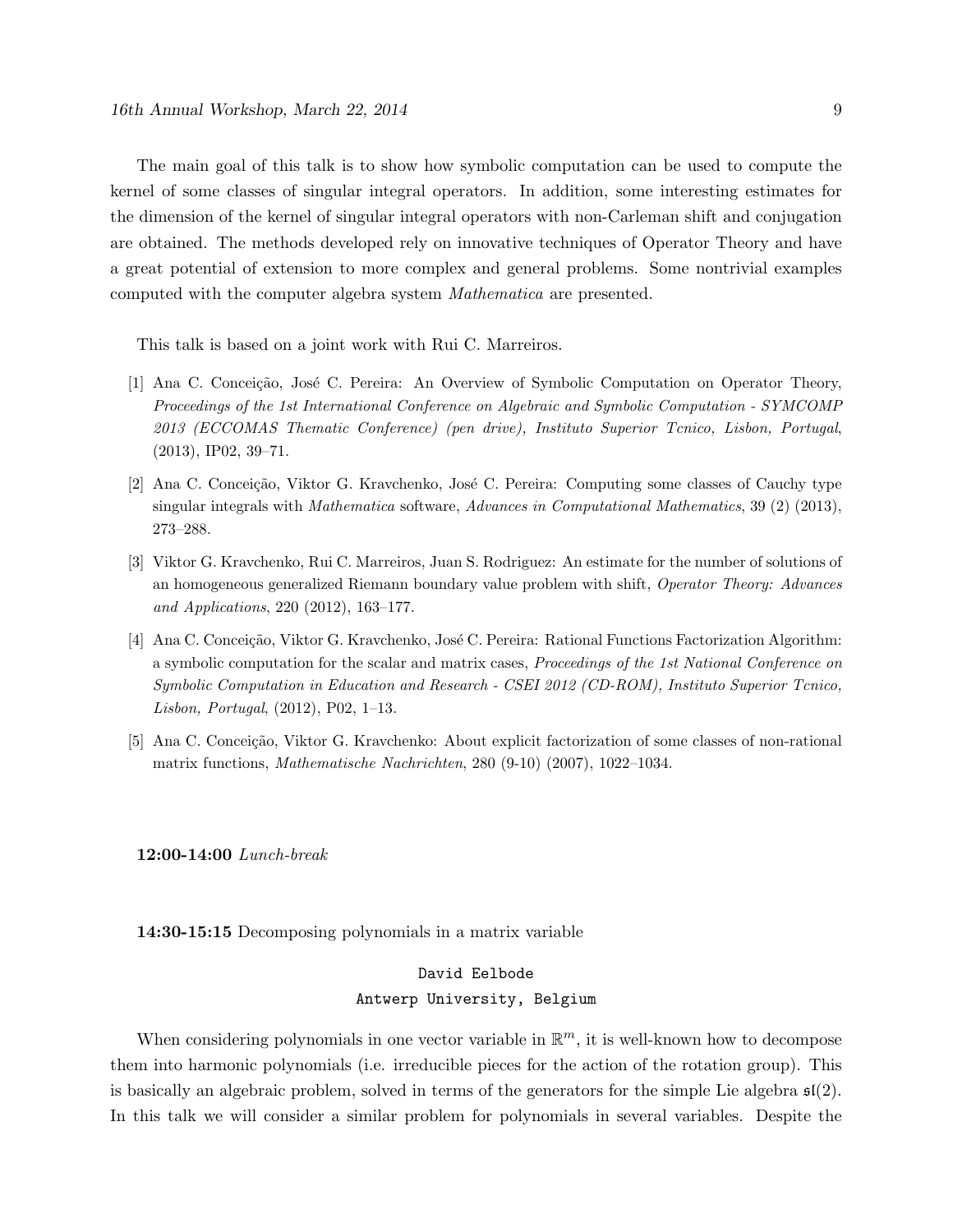fact that the abstract representation theory behind this question is fairly easy (Howe duality in  $k$ variables is classical), it turns out that the projection problem is not that easy. We will explain how to solve this, and give a few applications.

15:20-15:40 Fredholmness and index of simplest singular integral operators with two slowly oscillating shifts

### Alexei Karlovich Universidade Nova de Lisboa, Portugal

Let  $\alpha$  and  $\beta$  be orientation-preserving diffeomorphisms (shifts) of  $\mathbb{R}_+ = (0, \infty)$  onto itself with the only fixed points 0 and  $\infty$ , where the derivatives  $\alpha'$  and  $\beta'$  may have discontinuities of slowly oscillating type at 0 and  $\infty$ . For  $p \in (1,\infty)$ , we consider the weighted shift operators  $U_{\alpha}$  and  $U_{\beta}$ given on the Lebesgue space  $L^p(\mathbb{R}_+)$  by  $U_\alpha f = (\alpha')^{1/p}(f \circ \alpha)$  and  $U_\beta f = (\beta')^{1/p}(f \circ \beta)$ . We apply the theory of Mellin pseudodifferential operators with symbols of limited smoothness to study the simplest singular integral operators with two shifts  $A_{ij} = U^i_\alpha P_+ + U^j_\beta$  ${}_{\beta}^{j}P_{-}$  on the space  $L^{p}(\mathbb{R}_{+}),$  where  $P_{\pm} = (I \pm S)/2$  are operators associated to the Cauchy singular integral operator S, and  $i, j \in \mathbb{Z}$ . We prove that all  $A_{ij}$  are Fredholm operators on  $L^p(\mathbb{R}_+)$  and have zero indices.

This is a joint work with Yuri Karlovich and Amarino Lebre.

15:45-16:05 An algebraic method to study the kernel of Toeplitz operators

## Maria Teresa Malheiro University of Minho, Portugal

We show that the kernel of a Toeplitz operator  $T_G$  can be characterized, and conditions for its invertibility obtained, if its symbol G belongs to a  $\mathfrak{Q}$ -class  $C_{Q_1,Q_2}$ . This means that G satisfies a condition of the form  $G^TQ_1G = \det G.Q_2$  where  $Q_1$  and  $Q_2$  are invertible, symmetric  $2 \times 2$  matrix functions. We show moreover that by using different  $\Omega$ -classes, this may be achieved by simple algebraic methods.

This is based on a joint work with Cristina Câmara.

16:10-16:40 Coffee-break